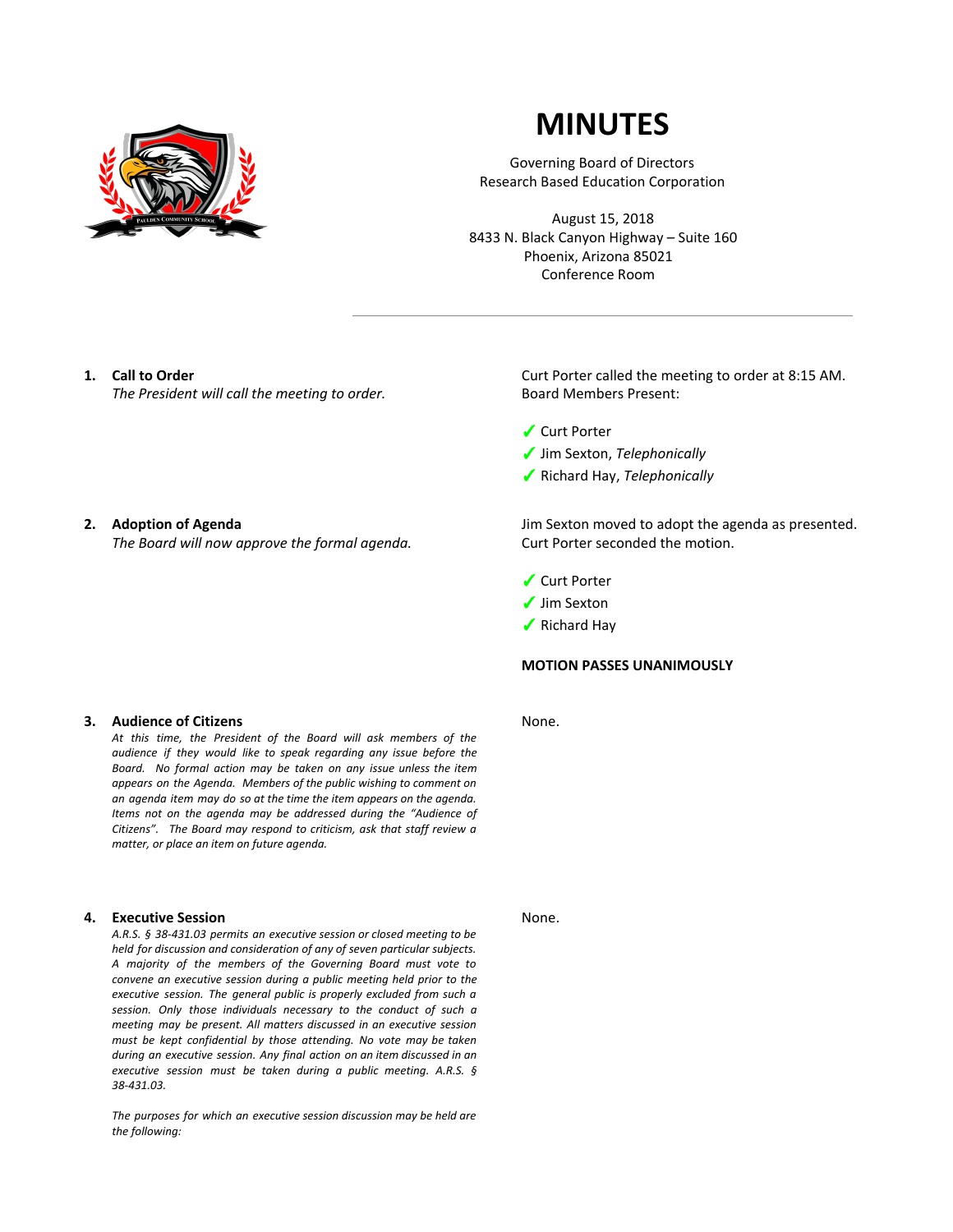- A. *Personnel matters involving a specific individual.*
- B. *Confidential records.*
- C. *Student discipline matters.*
- D. *Legal advice provided by the public body's attorney.*
- E. *Discussion of pending or contemplated litigation with the public body's attorney.*
- F. *Instruction of designated representatives concerning negotiations with employee organizations.*
- G. *International and interstate negotiations and negotiations by a city or town with a tribal council.*
- H. *Instruction of designated representatives concerning negotiations for the purchase of real property.*
- **5. Discussion and Possible Approval of the Updated / Revised Special Education Policies & Procedures**

Richard Hay provided background for the need to adopt the revised special education policies and procedures.

Jim Sexton moved to approve the Revised / Updated Special Education Policies & Procedures as presented. Richard Hay seconded the motion.

- ✓ Curt Porter
- ✓ Jim Sexton
- ✓ Richard Hay

### **MOTION PASSES UNANIMOUSLY**

**6. Discussion and Possible Approval of the Retirement and Resignation of Dr. Marv Lamer from the School Board**

Richard Hay provide background information for this agenda item. The School Board is separate from the Governing (Corporate) Board. The ASBCS sent out a notification asking schools to review their data via ASBCS Online. Dr. Marv Lamer is still listed on the School Board directory and the Board needs to formally recognize his retirement/resignation and follow-up with an amendment notification to the ASBCS.

Richard Hay moved to accept the retirement and resignation of Dr. Marv Lamer from the School Board. Curt Porter seconded the motion.

- ✓ Curt Porter
- ✓ Jim Sexton
- ✓ Richard Hay

# **MOTION PASSES UNANIMOUSLY**